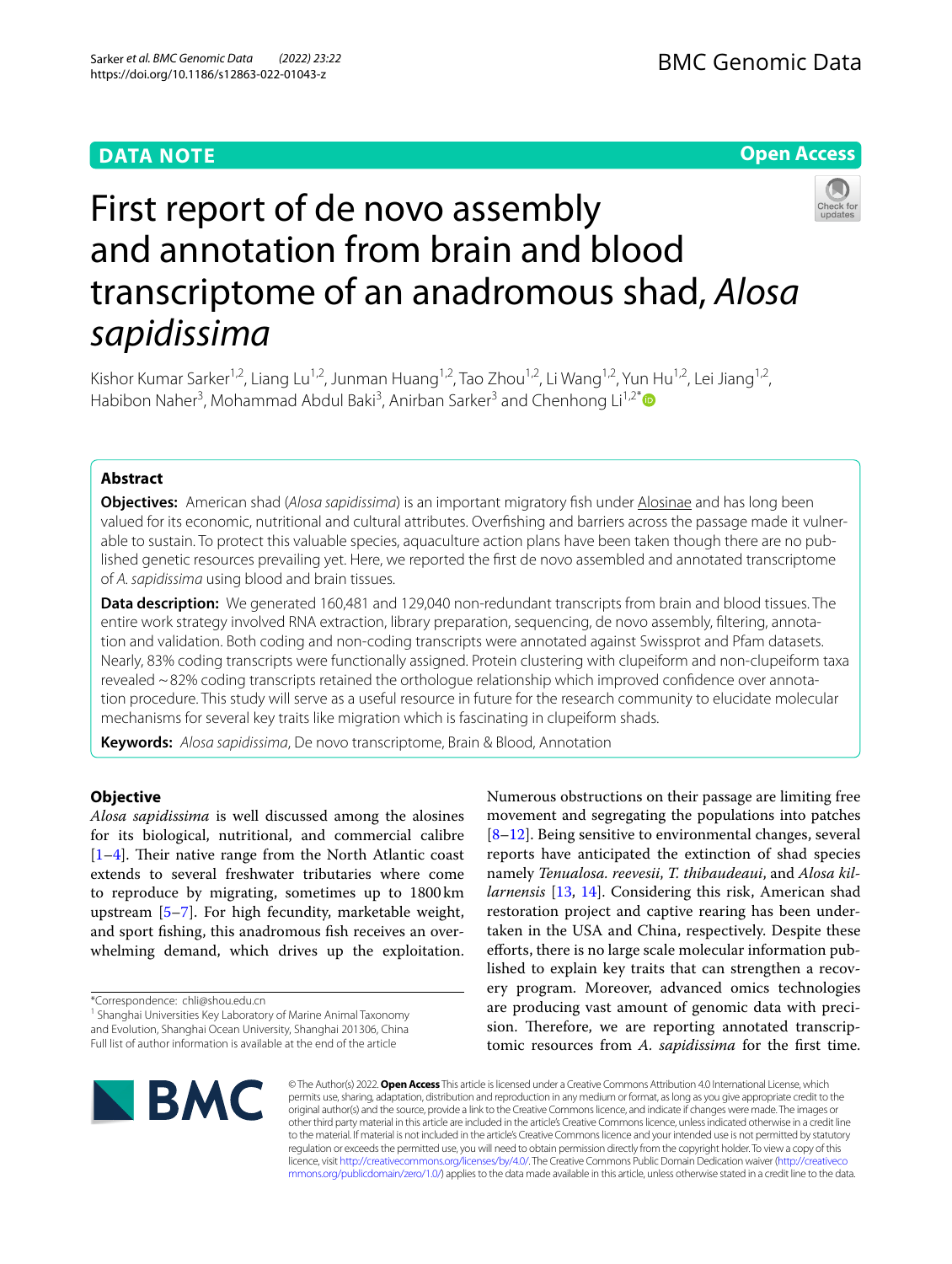For a migratory species, it's a challenge to maintain the ionic-balance in body fuid at a steady-state as it requires a rhythmic alteration between solvent and solutes contents. Moreover, a well-developed signaling system is also required to switch from salt to fresh water and vice versa, and to feed live prey [[15](#page-3-8)[–18](#page-3-9)]. So, the current transcriptomic resource from blood and brain will aim to understand key biological features from molecular level for this precious species. Nevertheless, the resource was initially produced to compare with other shads, but the effort was halted due to biological material transfer incompatibilities during COVID-19 pandemic. Besides, WGS study of *A. sapidissimsa* is under consideration by the G10K consortium  $[19]$  $[19]$  $[19]$ . Thereafter, it would be useful to share the data with scientifc community to make better use of it.

## **Data description**

A mature individual of 42 cm in SL was euthanized with  $MS222(1gL<sup>-1</sup>)$  prior to extract brain and blood tissues, which were immediately placed in ALLProtect buffer and EDTA-stabilized anticoagulant tubes, respectively and later preserved in −20°C refrigerator [[20\]](#page-3-11). Total RNA from each sample was extracted with TRIzol and 1g was used to prepare cDNA libraries  $({\sim}\,400\,\mathrm{bp})$  for bridge

<span id="page-1-0"></span>**Table 1** Overview of all data fles/data sets

| Label        | Name of data file/data set                                        | File types (file extensions) | Data repository and identifier (DOI or accession<br>number)                                    |
|--------------|-------------------------------------------------------------------|------------------------------|------------------------------------------------------------------------------------------------|
| Data file 1  | Method and Code availability                                      | Document file (.docx)        | Figshare https://doi.org/10.6084/m9.figshare.17056<br>328 [24]                                 |
| Data file 2  | RNAseq-Brain                                                      | SRA file (.sra)              | NCBI Sequence Read Archive https://trace.ncbi.nlm.<br>nih.gov/Traces/sra/?run=SRR16474177 [25] |
| Data file 3  | RNAseq-Blood                                                      | SRA file (.sra)              | NCBI Sequence Read Archive https://trace.ncbi.nlm.<br>nih.gov/Traces/sra/?run=SRR16474180 [26] |
| Data file 4  | FigS1 Complete work flow                                          | Image file (.jpg)            | Figshare https://doi.org/10.6084/m9.figshare.17054<br>852 [27]                                 |
| Data file 5  | FigS2 Post trimming quality assessment                            | Image file (.jpg)            | Figshare https://doi.org/10.6084/m9.figshare.17054<br>852 [27]                                 |
| Data file 6  | FigS3 Transcript length distribution                              | Image file (.jpg)            | Figshare https://doi.org/10.6084/m9.figshare.17054<br>852 [27]                                 |
| Data file 7  | FigS4 BUSCO assessment                                            | Image file (.jpg)            | Figshare https://doi.org/10.6084/m9.figshare.17054<br>852 [27]                                 |
| Data file 8  | FigS5 Phylogenetic relationship                                   | Image file (.jpg)            | Figshare https://doi.org/10.6084/m9.figshare.17054<br>852 [27]                                 |
| Data file 9  | Table S1 Preliminary assembly statistics                          | Document file (.docx)        | Figshare https://doi.org/10.6084/m9.figshare.17054<br>948 [28]                                 |
| Data file 10 | Table S2 Final non-redundant assembly statistics                  | Document file (.docx)        | Figshare https://doi.org/10.6084/m9.figshare.17054<br>948 [28]                                 |
| Data file 11 | Table S3 Annotation summery                                       | Document file (.docx)        | Figshare https://doi.org/10.6084/m9.figshare.17054<br>948 [28]                                 |
| Data file 12 | Table S4 Species description                                      | Document file (.docx)        | Figshare https://doi.org/10.6084/m9.figshare.17054<br>948 [28]                                 |
| Data file 13 | Table S5 Homologue information                                    | Document file (.docx)        | Figshare https://doi.org/10.6084/m9.figshare.17054<br>948 [28]                                 |
| Data file 14 | brain.Trinotate.filtered.xls                                      | Spreadsheet (.xls)           | Figshare https://doi.org/10.6084/m9.figshare.16834<br>564.v2 [29]                              |
| Data file 15 | brain.Trinity.RSEM.retained.clustered.fasta                       | Fasta file(.fasta)           | Figshare https://doi.org/10.6084/m9.figshare.16834<br>564.v2 [29]                              |
| Data file 16 | brain.Trinity.RSEM.retained.clustered.fasta.transde-<br>coder.pep | Fasta file(.pep)             | Figshare https://doi.org/10.6084/m9.figshare.16834<br>564.v2 [29]                              |
| Data file 17 | blood.Trinotate.filtered.xls                                      | Spreadsheet (.xls)           | Figshare https://doi.org/10.6084/m9.figshare.16834<br>546.v2 [30]                              |
| Data file 18 | blood.Trinity.RSEM.retained.clustered.fasta                       | Fasta file(.fasta)           | Figshare https://doi.org/10.6084/m9.figshare.16834<br>546.v2 [30]                              |
| Data file 19 | blood.Trinity.RSEM.retained.clustered.fasta.transde-<br>coder.pep | Fasta file(.pep)             | Figshare https://doi.org/10.6084/m9.figshare.16834<br>546.v2 [30]                              |
| Data file 20 | Annotation from combined reads                                    | Document file (.docx)        | Figshare https://doi.org/10.6084/m9.figshare.19308<br>326 [31]                                 |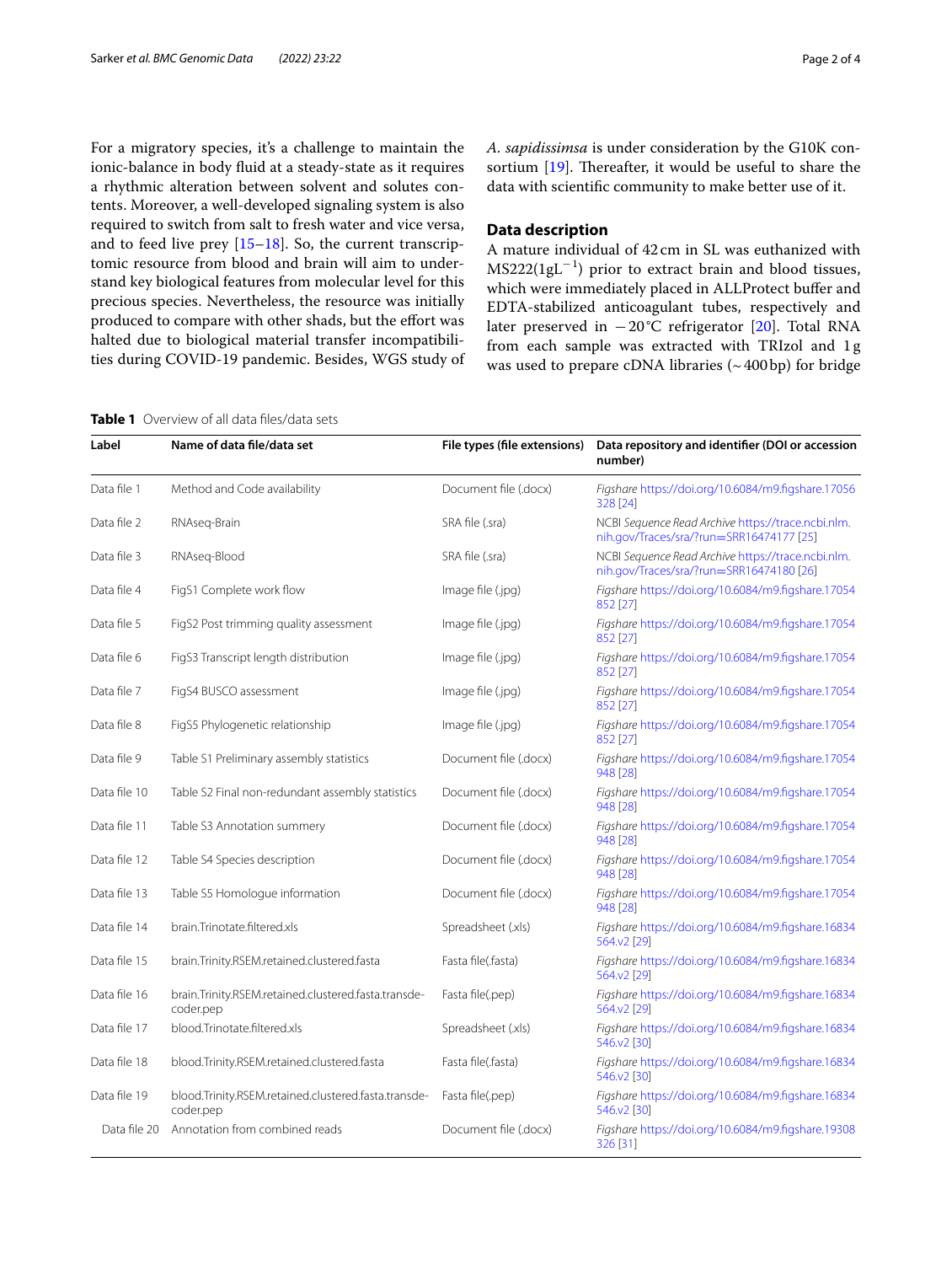amplifcation following the manufacturer's instructions. Finally, the purifed libraries were loaded into Illumina Novaseq with 2\*150bp paired-end confguration. Raw sequencing reads were trimmed where the base accuracy was strictly confned to 99.99% (Data fle 5). To perform assembly, the processed reads were passed through Trinity-v2.11.0  $[21, 22]$  $[21, 22]$  $[21, 22]$  $[21, 22]$  $[21, 22]$  assembler that constructed 195,742 and 158,817 transcripts from brain and blood samples, respectively (Data file 9). The primary number of transcripts was reduced to 160,481 and 129,040 after fltering and clustering non-redundant transcripts at 98% threshold. Quantitative analysis identifed 41,572bp and 17,242bp from the brain and blood transcriptomes as the longest transcripts with N50 values of 2039bp and 2096bp (Data fle 10). In both instances, the assembly length distribution remained uniform and comparable to one another (Data fle 6). In addition, BUSCO searches against 3354 species from vertebrate lineages found 82.3% and 71.5% of complete universal single-copy genes from brain and blood transcriptomes (Data fle 7).

Implication of TransDecoder-v5.5.0 [\[22\]](#page-3-21) predicted around 80% of assembled transcripts had an ORF, of which 48,579 and 40,948 transcripts were capable of producing functional proteins (Data fle 11). Using Blastx, Blastp as well as a series of tools based on HMM, we annotated coding and non-coding transcripts with an e value cut-off at  $10^{\wedge}$ -5. GO analysis ascertained 39,015 and 33,475 proteins had at least one relevant term with molecular function, cellular component or biological process. In both instances, search against Pfam database revealed 70% of proteins with a functional domain. According to the loaded Sqlite database from Trinotate [[23\]](#page-3-22), 83% of predicted proteins were functionally annotated. Moreover, we made an assembly and subsequent annotation combining the reads from both tissues. The entire efort and representative datasets can be found in Table [1](#page-1-0) (Data fle 1, Data fle 4 and Data fle 14-20). To draw the homologous relationship, we retrieved Refseq proteins of seven other species, including clupeiform and non-clupeiform species from NCBI repository (Data fle 12). For brain and blood, we found that 40,304 and 34,301 proteins had orthologue relationships with other species accounting for >82% of total proteins (Data fle 13). Finally, to evaluate the phylogenetic relationships, one-to-one orthologue proteins were retrieved. As the datasets from brain tissue extracted more groups of homologue proteins, we used 204 one-to-one orthologue proteins from brain to reconstruct a phylogenetic tree. We have found that *A. sapidissima* was clustered well with the clupeiform clade that was supported with maximum bootstrap value (Data file 8). The constructed phylogeny supports several other previous phylogenetic studies regarding their position  $[32-34]$  $[32-34]$ . However, this present resource will leverage the whole genome study of *A. sapidissima* as well as provide a solid foundation to compare their impressive physiological and behavioral competence with other allies.

## **Limitations**

The sample was collected from freshwater captivity located at Songjiang District, Shanghai. Normally, when anadromous fsh migrate to freshwater, they need to move against strong water currents and interact with particular abiotic factors. However, in captivity, possible absence of such physical properties might provide less chance to specifc gene expression than during migration in the wild.

#### **Abbreviations**

SL: Standard Length; BUSCO: Benchmarking Universal Single Copy Orthologs; ORF: Open Reading Frame; HMM: Hidden Markov Model; GO: Gene Ontology; NCBI: National Canter for Biotechnology Information; WGS: Whole Genome Study; G10K: The international Genome 10 K consortium.

#### **Acknowledgements**

Our thanks go to the management team at the Lab of Molecular systematics and ecology for maintaining the High Performance Computation Server (HPCS) and supporting our data analysis. We also want to express our gratitude Mr. Roland Nathan Mandal and Miss. Irin Sultana for their technical support.

#### **Authors' contributions**

C.L. and K.K.S. designed the project and wrote the primary manuscript. L.J., L.W. and Y.H. collected and prepared the samples. K.K.S., L.L., J.H. and T.Z. performed the data analysis. All authors contributed in manuscript editing and revising the manuscript. The author(s) read and approved the fnal manuscript.

#### **Funding**

This work was supported by "Science and Technology Commission of Shanghai Municipality (19410740500)" and "Shanghai Collaborative Innovation for Aquatic Animal Genetics and Breeding project". Except funding, funder has no role in study design, sample collection, data analysis, and interpretation, or in manuscript writing.

#### **Availability of data and materials**

Processed raw data has been deposited in NCBI with open access [\(https://](https://trace.ncbi.nlm.nih.gov/Traces/sra/?run=SRR16474177) [trace.ncbi.nlm.nih.gov/Traces/sra/?run](https://trace.ncbi.nlm.nih.gov/Traces/sra/?run=SRR16474177)=SRR16474177 & [https://trace.ncbi.nlm.](https://trace.ncbi.nlm.nih.gov/Traces/sra/?run=SRR16474180) [nih.gov/Traces/sra/?run](https://trace.ncbi.nlm.nih.gov/Traces/sra/?run=SRR16474180)=SRR16474180*)*. Method with its codes and references and all the fnal product of analysis has been submitted to *fgshare* for public usage [\[24–](#page-3-12)[31\]](#page-3-19). File type and specifc accessible links can be found in Table [1.](#page-1-0)

#### **Declarations**

#### **Ethics approval and consent to participate**

All experimental procedures including specimen handling were approved by the Animal Ethics Committee of Shanghai Ocean University, China.

#### **Consent for publication**

Not applicable.

#### **Competing interests**

Authors are declaring no competing of interests.

#### **Author details**

<sup>1</sup> Shanghai Universities Key Laboratory of Marine Animal Taxonomy and Evolution, Shanghai Ocean University, Shanghai 201306, China. <sup>2</sup>Shanghai Collaborative Innovation for Aquatic Animal Genetics and Breeding, Shanghai Ocean